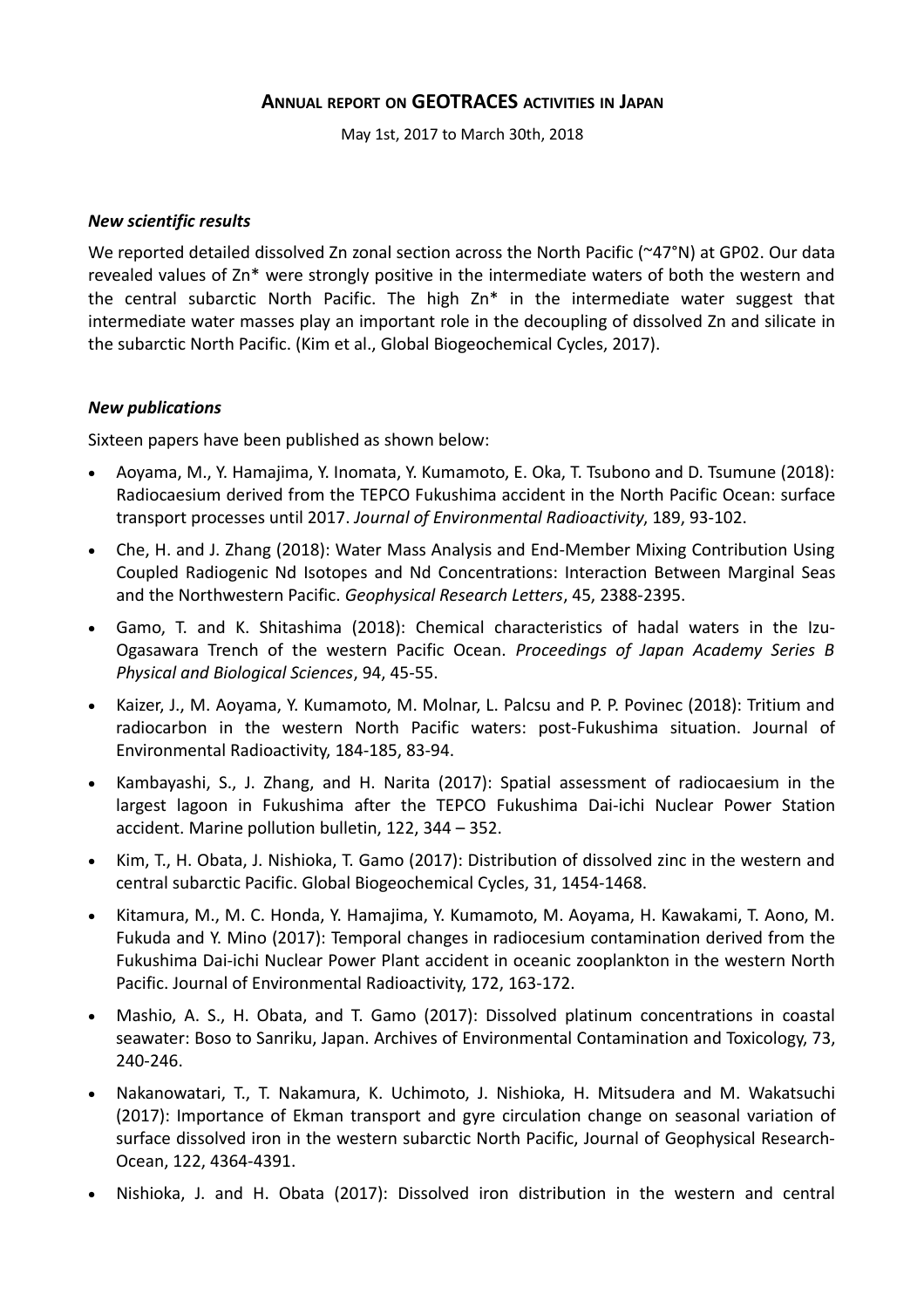subarctic Pacific - HNLC water formation and biogeochemical processes -. Limnology and Oceanography, 62, 2004–2022.

- Obata, H., J. Nishioka, T. Kim, K. Norisuye, S. Takeda, Y. Wakuta and T. Gamo (2017): Dissolved iron and zinc in Sagami Bay and the Izu-Ogasawara Trench. Journal of Oceanography, 73, 333- 344.
- Otosaka, S. (2017): Processes affecting long-term changes in 137Cs concentration in surface sediments off Fukushima. Journal of Oceanography, 73, 559-570.
- Takahata, N., Y. Tomonaga, Y. Kumamoto, M. Yamada, Y. Sano (2018): Direct tritium emissions to the ocean from the Fukushima Dai-ichi nuclear accident. Geochemical Journal, 52, 211-217.
- Takano, S., M. Tanimizu, T. Hirata, K.-C. Shin, Y. Fukami, K. Suzuki, Y. Sohrin (2017): A simple and rapid method for isotopic analysis of nickel, copper, and zinc in seawater using chelating extraction and anion exchange. Analytica Chimica Acta, 967, 1-11.
- Yoshimura, T., J. Nishioka, H. Ogawa, A. Tsuda (2018): Dynamics of particulate and dissolved organic and inorganic phosphorus during the peak and declining phase of an iron-induced phytoplankton bloom in the eastern subarctic Pacific, Journal of Marine Systems, 177, 1-7.
- Zheng, L., T. Minami, S. Takano, H. Minami and Y. Sohrin (2017): Distribution and stoichiometry of Al, Mn, Fe, Co, Ni, Cu, Zn, Cd, and Pb in seawater around the Juan de Fuca Ridge. Journal of Oceanography, 73, 669-685.

## *Meetings*

- We had a national GEOTRACES session during annual meeting of Geochemical Society of Japan 2017 in September 13 - 15, 2017, for pursuing scientific discussion on recent Japanese GEOTRACES studies (22 papers were presented). This annual meeting was held at Tokyo Institute of Technology, Tokyo.
- During Goldschmidt Conference 2017, several GEOTRACES-related sessions were held. More than 11 papers were presented by Japanese scientists during the Goldschmidt Conference 2017 as listed below.
	- o Aoyama, M., Y. Hamajima, Y. Inomata, Y. Kumamoto, E. Oka, T. Tsubono and D. Tsumune. Radiocaesium derived from FNPP1 Accident in the North Pacific Ocean as tracer of transfer processes in layers of surface, STMW, and CMW. Goldschmidt Conference 2017, Paris (France), 13 – 18 August, 2017.
	- o Hara, T., H. Tazoe, H. Obata and T. Gamo. Distributions of Nd isotopic composition and REE concentrations in surface seawater in the North Pacific Ocean. Goldschmidt Conference 2017, Paris (France), 13 – 18 August, 2017.
	- o Kim, T., H. Obata, H. Ogawa and T. Gamo. Tracing the subarctic North Pacific intermediate water by using decouple of dissolved zinc and silicate. Goldschmidt Conference 2017, Paris (France), 13 – 18 August, 2017.
	- o Maki, K., J. Nishioka, H. Obata, Y. Kondo, I. Yasuda and H. Saito. Iron distribution and supply along the Kuroshio current in the North Pacific, Goldschmidt Conference 2017, Paris (France), 13 – 18 August, 2017.
	- o Mashio, A. S., H. Obata and T. Gamo. Distributions and biogeochemical cycles of platinum in seawaters at coastal areas around Japan. Goldschmidt Conference 2017, Paris (France), 13 – 18 August, 2017.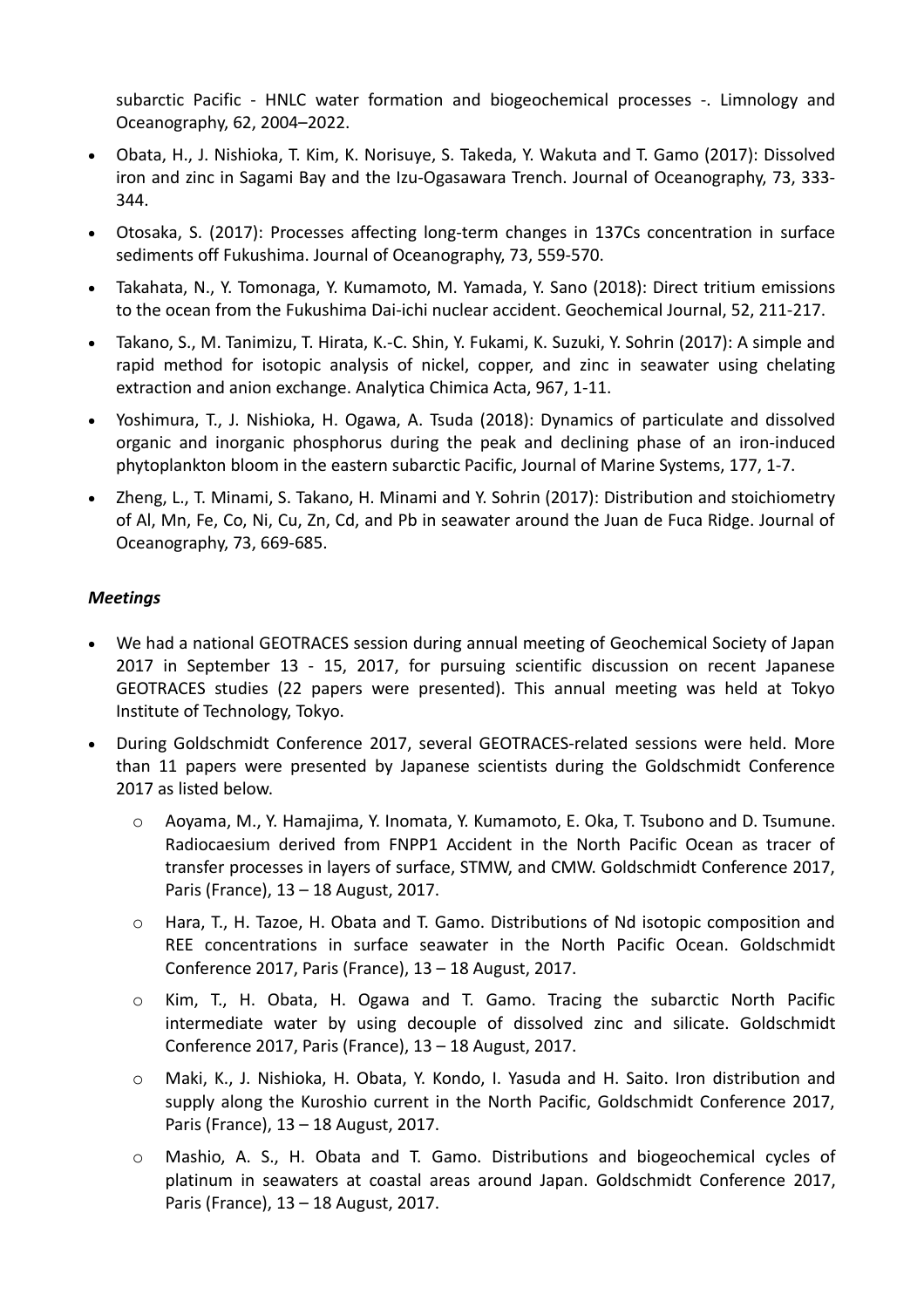- o Nakaguchi, Y., Y. Ikeda, N Oku, R. Taniura, M. Tsujisaka, L. Zheng, T. Minami and Y. Sohrin, Distributions and atmospheric input of bioactive trace metals in the East China Sea, Goldschmidt Conference 2017, Paris (France), 13 – 18 August, 2017.
- o Otosaka, S., M. Fukuda and T. Aono. Behavior of radiocesium at sediment-water interface off Fukushima. Goldschmidt Conference 2017, Paris (France), 13 – 18 August, 2017.
- o Tazoe, H., H. Obata, T. Gamo and J. Nishioka. Latitudinal variations of neodymium isotopic composition in seawater along 160th meridian east in the western North Pacific. Goldschmidt Conference 2017, Paris (France), 13 – 18 August, 2017.
- o Tsujisaka, M., S. Takano, T. Hirata, M. Murayama and Y. Sohrin, Estimation of the paleoenvironment based on the concentration and isotope ratio of molybdenum and tungsten in the Japan Sea sediment. Goldschmidt Conference 2017, Paris (France), 13 – 18 August, 2017.
- $\circ$  Zhang, J., S. Kambayashi and B. Zhang. Significance of submarine groundwater discharge on material transportation from land to ocean: Under long term climate change and environmental accident. Goldschmidt Conference 2017, Paris (France), 13 – 18 August, 2017.
- o Zheng, L., T. Minami, S. Takano, Y. Sohrin, Dissolved and labile particulate trace metal (Al, Mn, Fe, Co, Ni, Cu, Cd, and Pb) distributions in seawater along 160°W in the North Pacific. Goldschmidt Conference 2017, Paris (France), 13 – 18 August, 2017.
- During Ocean Sciences Meeting 2018, more than 7 papers were presented by Japanese scientists in several GEOTRACES-related sessions as listed below.
	- o Evans, L. K., J. Nishioka, M. Yamamoto- Kawai, B. Williams and S. Zimmermann. Distribution of Dissolved and Labile Particulate Trace Metals Associated with Ice Structure in Arctic Sea Ice, Ocean Sciences Meeting 2018, Portland (USA), 11 – 16 February, 2018.
	- o Misumi, K., D. Tsumune, T. Tsubono, M. C. Long, K. Lindsay, J. K. Moore, Contribution of marginal sea sediment on iron cycling in the North Pacific, Ocean Sciences Meeting 2018, Portland (USA), 11 – 16 February, 2018.
	- o Nishioka, J., Y. Yamashita, H. Obata, K. Ono, I. Yasuda, A. Scherbinin, and Y. N. Volkov. Iron distribution in the East Kamchatka Current and its influence to the NPIW. Ocean Sciences Meeting 2018, Portland (USA), 11 – 16 February, 2018.
	- o Obata, H., T. Kim, T. Gamo and J. Nishioka. Dissolved zinc, phosphate and silicate in the intermediate waters of the North Pacific and South Atlantic. Ocean Sciences Meeting 2018, Portland (USA), 11 – 16 February, 2018.
	- $\circ$  Oka, A., H. Obata, and H. Tazoe. Global distribution of rare earth elements simulated by an ocean general circulation model. Ocean Sciences Meeting 2018, Portland (USA), 11 – 16 February, 2018.
	- o Takeuchi, A., K. Marumoto, and H. Obata. Vertical distributions of dissolved gaseous mercury (DGM) concentrations in the sub-Arctic Pacific Ocean (GEOTRACES-Japan). Ocean Sciences Meeting 2018, Portland (USA), 11 – 16 February, 2018.
	- o Yamashita, Y., J. Nishioka, H. Obata and H. Ogawa. Distribution of allochthonous humic-